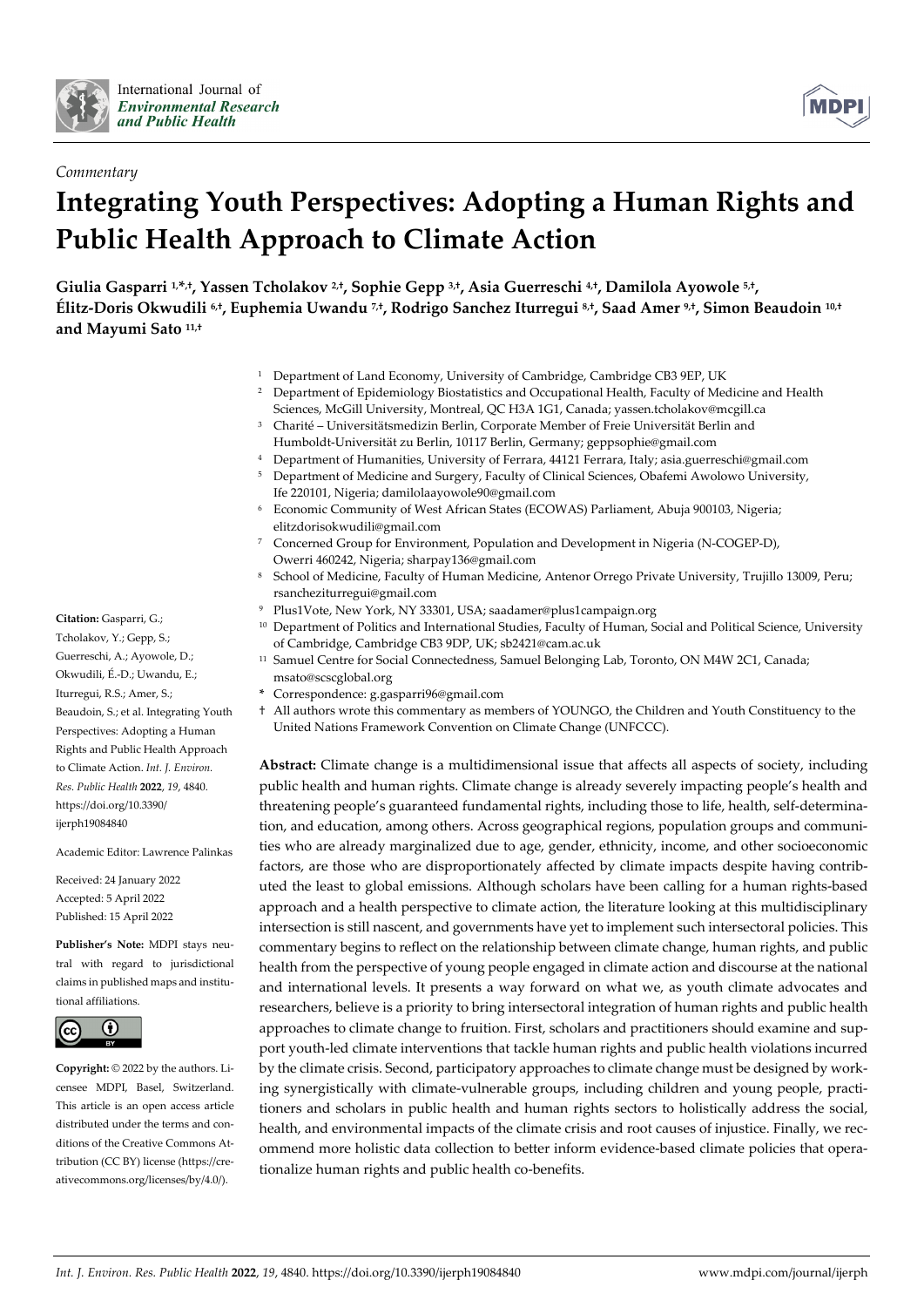**Keywords:** climate change; public health; human rights; co-benefits; intersectionality; youth engagement

## **1. Introduction**

The latest Physical Science and Impacts, Adaptation and Vulnerability reports of the Intergovernmental Panel on Climate Change (IPCC) foreshadow cataclysmic visions of humanity's future [1,2]. The proclamations by the United Nations Secretary-General António Guterres of a "code red for humanity" indicate that climate change has seeped its way into every facet of social, cultural, political, and economic life [3]. Recent climatic events have seen rising temperatures across North America and Europe, rampant floods in China and Germany, severe desertification in Southern Africa, and wildfires in Greece, North America, Australia, and Russia, reaffirming that these events are no longer aberrations [4]. Rather, they indicate pervasive and intensifying changes that will continue to exacerbate human rights violations, jeopardize the health of climate-vulnerable and frontline communities, threaten food, land, and water security, and reverse decades of advancements made in social, gender, and political justice [2,4]. Current delivery on mitigation policies puts us on track for at least a 2.7 °C warming by 2100, rather than the global target of 1.5 °C, and G20 countries, who account for nearly 80% of global greenhouse gas (GHG) emissions, are expected to fall short of their Nationally Determined Contributions (NDCs) [4,5].

Between 3.3 and 3.6 billion people are estimated to live in conditions of high vulnerability to climate change [2]. People's vulnerability to climate change is highly dependent on the contextual challenges of certain regions and population groups, due to continuing historical patterns of inequity linked to gender, age, ethnicity, low income, and colonialism [2]. According to the IPCC, "global hotspots of high human vulnerability are found in particular in West-, Central- and East Africa, South Asia, Central and South America, Small Island Developing States and the Arctic", as well as in locations of high poverty and limited access to basic services and resources [2]. Evidence shows that "between 2010– 2020, human mortality from floods, droughts, and storms was 15 times higher in highly vulnerable regions, compared to regions with very low vulnerability" [2]. These regions are also where the largest absolute number of people displaced by climate change can be found [6]. Studies show that poorer households are often more likely to live in locations highly exposed to extreme heat and air pollution, and are more likely to be forced to migrate [6].

Furthermore, climate vulnerability is highly gendered and depends on socioeconomic contexts, where the impacts of and burdens of responding to climate change affect communities who are often suffering from mutually informing struggles for human rights and health equity. For example, women living in rural communities in the Global South who subsume most household duties and endure longer distances outdoors for the collection of water and food due to climate-induced food and water insecurity, face increased exposure to overheating, air and water contamination, and are subject to greater risk of gender-based violence during their commute [7]. Evidence shows that pregnant women and newborns are significantly threatened by heatwaves and air pollution, causing higher chances of miscarriages, preterm birth, and poorer neonatal outcomes, as well as food insecurity, leading to undernutrition among pregnant women [8]. This increases the likelihood of children suffering from low birth weight, one of the main risk factors for infant mortality and morbidity [9]. UNICEF estimates that over 1 billion children, half of today's children, live in countries at extremely high risk of climate change, which puts their survival in jeopardy, specifically by undernutrition, air pollution, and diseases [10]. This severely affects children's mortality and morbidity, with high expectations of rising cases of diarrhea and pneumonia [10]. Even under current emission reduction pledges scenarios, a person born in 2020 is going to experience a two- to sevenfold increase in weather events, especially heatwaves, compared to those born in the 1960s, which will have profound impacts on their development and well-being [11].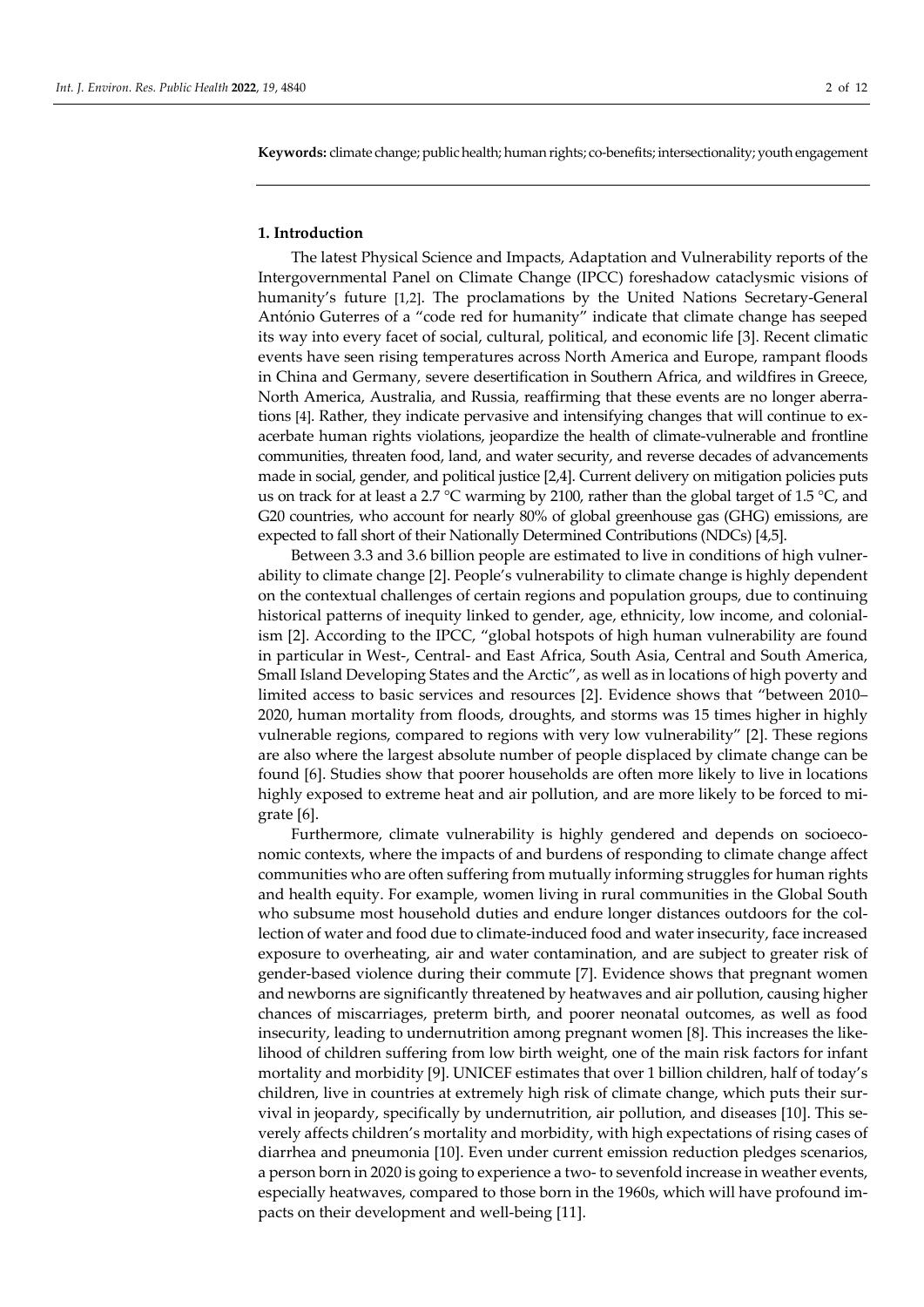Given that the Universal Declaration of Human Rights enforces that all individuals are entitled to the same rights and freedoms enshrined in the Declaration, regardless of national origin, gender, age, and race, and given that climate-induced changes are disproportionately targeting the health and livelihoods of already marginalized groups on a systemic level, who are least responsible for GHG emissions, it becomes clear that climate change threatens their ability to exercise their rights to a free, healthy, and dignified life [12]. Therefore, as the IPCC states, climate-resilient development requires policies and interventions that aim to decrease exposure, vulnerability, and societal inequity, while simultaneously addressing effective mitigation and adaptation in order to reduce climate change's impacts on health, well-being, and human livelihoods [6].

This commentary reflects on the relationship between climate change, human rights, and public health from the perspective of youth engaged in climate action and discourse at the national and international levels. It argues that a human rights and public health lens to climate change action can more effectively ensure climate-resilient development and reduce the vulnerabilities of the most affected and impacted groups. Such an approach could not only help strengthen communities' resilience but also foster multisectoral mitigation and adaptation measures that address multiple pillars of the sustainable development goals. Specifically, we explore the role of youth-led intersectional interventions in ensuring equitable engagement in climate decision making and climate-just solutions, which simultaneously address the human rights, health, and well-being of the most affected and vulnerable groups aiming to enhance their resilience. In this commentary, we draw on the definition of intersectionality rooted in the work of Kimberlé Crenshaw as a critical tool to identify the most marginalized communities within a particular spatial and cultural context, and offer insights on how these identities' rights can be upheld [13]. We then present a way forward on what we, as youth climate advocates and researchers, believe is a priority to foster intersectoral human rights and public health approaches to climate change.

#### **2. Recognizing the Multidimensional Impacts of the Climate Crisis**

The climate crisis has been increasingly acknowledged by the scholarly and health community as one of the greatest threats to public health and human rights [14–20]. There is ample research showing how climate change is already affecting people's physical and psychological health, through both direct exposure to extreme weather events, such as heatwaves, storms, and floods, and indirect disruption to food systems, water security, and health care services [6,14,15]. Worldwide temperature and humidity increase is causing a rise in cases of vector-borne diseases (such as dengue, chikungunya virus, Lyme disease), diarrheal diseases, and foodborne diseases [6]. Climate-associated health risks are expected to further burden climate-vulnerable communities, in particular people from low-income backgrounds, racialized groups, Indigenous people, women, children, older adults, and those already suffering from chronic disease [15,21,22]. Variabilities in temperatures, especially heatwaves, and exposure to climate hazards particularly impact maternal and neonatal health, including higher rates of preterm birth, low birthweight, stillbirth, and neonatal stress, leading to adverse child health in the long term [6]. Vectorborne diseases are associated with sociodemographic factors, including economic status, housing quality, and susceptibility, which puts that same population at greater risk [6]. Under high emission scenarios, it is estimated that 48,000 more children under 15 years of age could die of diarrhea in 2030 [6]. Cases of asthma, the most common chronic disease among children and adolescents worldwide, are increasing due to rising temperatures [23,24]. Extreme weather events can also limit young girls' access to sexual and reproductive health services, leading to an increase in unwanted pregnancies, complications and death during childbirth, and sexually transmitted infections (STIs) [8]. Consequently, the World Health Organization has stressed that "the climate crisis threatens to undo the last fifty years of progress in development, global health, and poverty reduction, and to fur-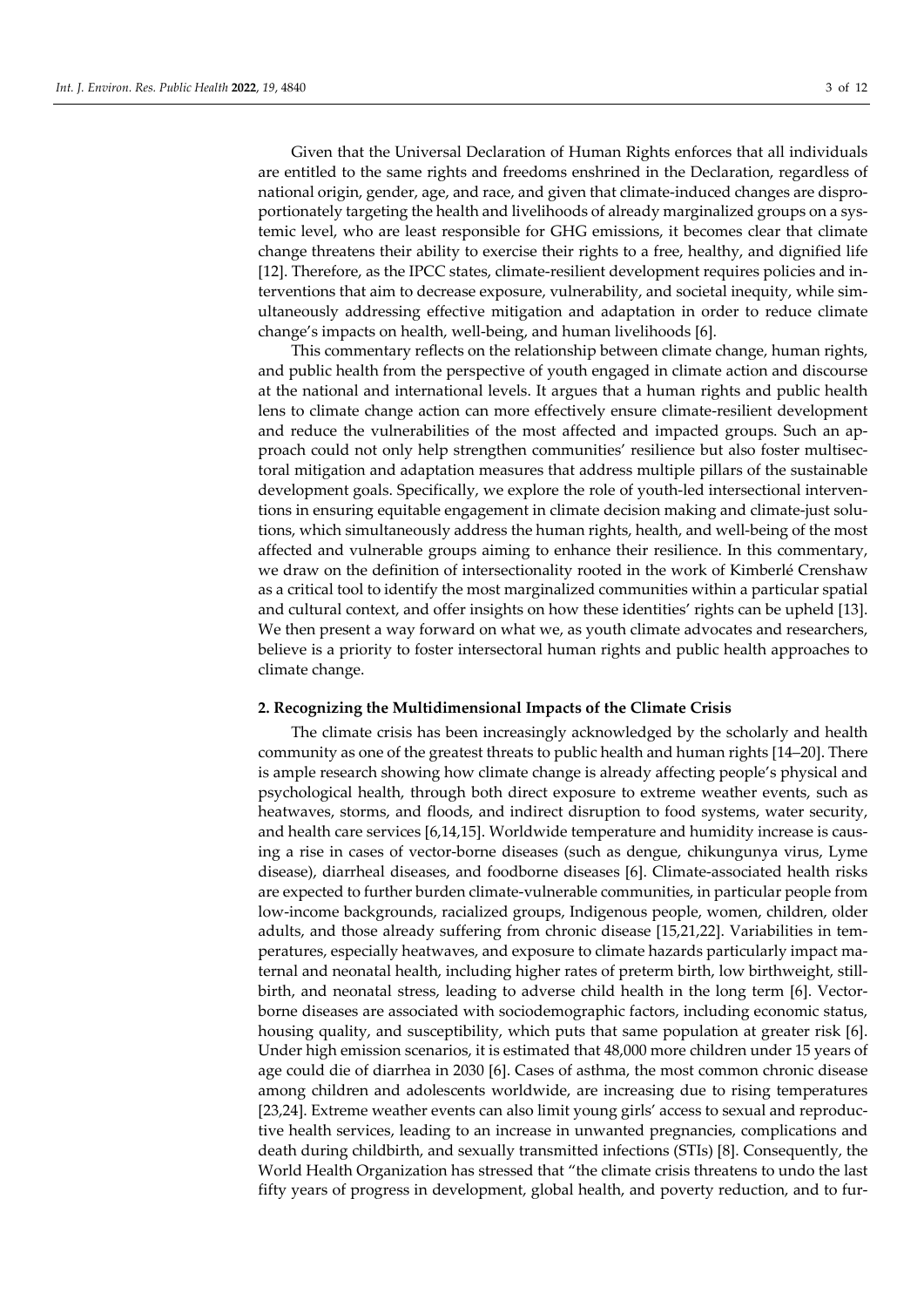ther widen existing health inequalities both between and within populations" [14]. Projections show that between 2030 and 2050 there will be an additional 250,000 deaths per year due to climate change-induced heat, undernutrition, malaria, and diarrheal diseases, with more than half of this mortality being in Africa [6].

Moreover, climate change-induced weather events also affect mental health, particularly for low-income populations, leading to post-traumatic stress disorder (PTSD), anxiety, substance abuse, and depression [25–27]. Children, adolescents, and young people, especially girls, carry a substantive burden, as they are more susceptible to experiencing PTSD, eco-anxiety, and depression with lifelong impacts following a climate-related disaster or in response to political inaction to climate change [6,28,29].

Furthermore, climate change is disrupting people's livelihoods by affecting agricultural production, contaminating water and air, rendering lands uninhabitable, and forcing migration [30]. Low-income countries, whose economies are more agriculturally dependent, and already marginalized groups, face the highest climate vulnerability, further exacerbating global social injustice [2]. To exemplify, compared to adults, children have higher chances of experiencing malnutrition, which already affects one in three children worldwide, linked to climate-induced water and food shortage [22]. Estimates show that the number of deaths of children under five caused by undernutrition could increase by 1 million by 2030 due to climate change [6]. Indigenous people and children, who often live on low-elevation deltas, are more susceptible to facing high sea level rise and flooding, and are seeing their cultural relationship to nature severely threatened by deforestation and land degradation [22].

Herein, it can be noted that the fundamental rights enshrined in the Universal Declaration of Human Rights, as well as in the Convention on the Rights of the Child, including the right to life, health, food, and a range of cultural rights, are in jeopardy [12,17,31– 33]. The Office of the United Nations High Commissioner for Human Rights (OHCHR) has increasingly recognized that climate change is a human rights issue, given the profound threats posed by extreme weather events, sea level rise, climate-induced vectorborne diseases, and food and water insecurity to the right to life and health of many [34]. The extraction of fossil fuels, the driving cause of climate change, is also often connected to human rights violations, due to frequent expropriation of Indigenous people's land or uncontrolled pollution [35]. The inequity of these impacts is undeniable. Climate resilience is not equally distributed among the world, with specific regions such as coasts, small islands, deserts, mountains, and polar regions being most affected, and already vulnerable and marginalized communities owing to age, gender, income, ethnicity and geography bearing the greatest burden of impacts, despite having contributed least to climate change [2,12]. Specifically, in the case of children, climate change undermines the effective enjoyment of children's rights enshrined in the Convention on the Rights of the Child [10]. Due to the interconnected nature of rights, the realization or violation of one right often depends on other rights; therefore, the Committee on the Rights of the Child has stated that climate change is one of the biggest threats to children rights including: the right to survival and development (article 6), the right to health (article 24), the right to adequate standard of living (article 27), and the right to education (article 28), among many others [10]. For example, extreme weather events such as droughts and floods as well as air pollution are affecting children's access to school due to destruction of school infrastructure, preventive school closures, injuries of parents and teachers resulting in absenteeism [36]. Floods in Cambodia during 2013–2014 saw 155 schools closed for up to nine weeks, 40,000 textbooks destroyed, more than 450,000 students unable to access schools, resulting in an increase in dropout rates and grade repetitions [36]. Even within vulnerable population groups, the impacts are not equal across the world. Children who live in fragile or humanitarian settings are also those who are most vulnerable to climate change, often resulting in the highest levels of displacement and consequently high risk of further human rights violations such as exploitation and violence, family separation resulting in trauma, and lack of access to education [10].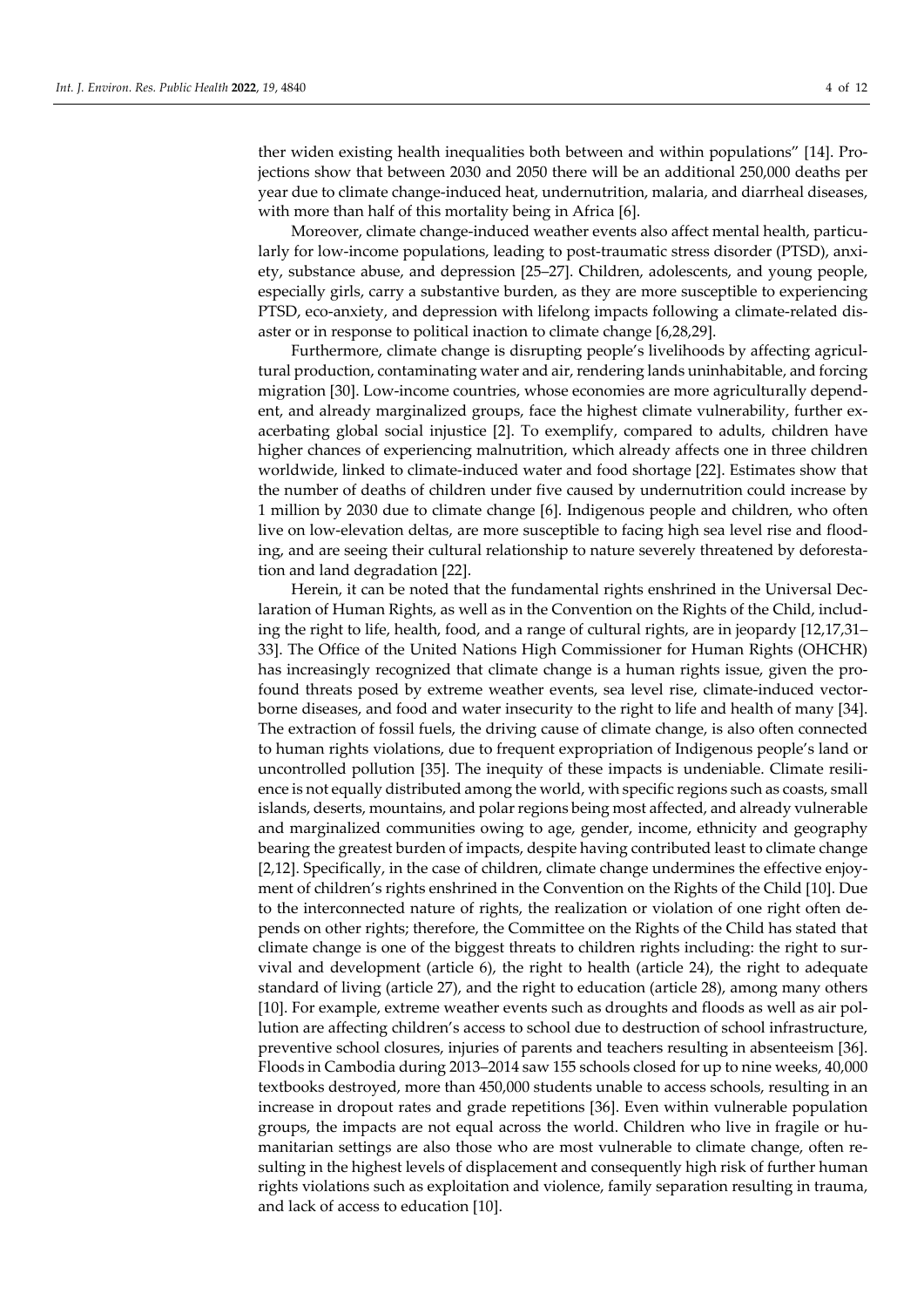Therefore, it is undeniable that climate change profoundly impacts universal human rights both directly and indirectly [34]. To reduce the negative impacts and build climate resilience among the most affected, a rights-based approach is paramount [12]. Similarly, throughout the years, the Conference of the Parties to the United Nations Framework Convention on Climate Change (UNFCCC) has increasingly recognized that "[p]arties should, in all climate change-related actions, fully respect human rights" and has emphasized that climate interventions must be undergirded by human rights principles [22,37].

#### **3. Adopting Intersectoral Frameworks to Address the Climate Crisis**

The increased recognition that climate change is jeopardizing human rights, including the universal right to health, especially those of marginalized communities has brought scholars and the OHCHR to call for the adoption of a human rights-based approach to address climate change (HRBA) [37,38–41]. A HRBA responds to the dimensions of climate justice and the need to develop mitigation and adaptation policies, as well as loss and damage frameworks, that put those who are disproportionately impacted by climate change at the center [41]. When implemented through a human rights lens, mitigation and adaptation measures are designed for and with the participation of the most vulnerable, following the principles of human rights law [36]. As illustrated by the recent reports of the IPCC, a HRBA can help reduce structural vulnerabilities to climate change by addressing structural inequities linked to age, gender, ethnicity, disability, location, and income through providing the most marginalized and affected with capacity building, meaningful participation and inclusion, and targeted resources, financing, and policies to better adapt and build resilience [2]. Additionally, when using a HRBA, the human rights legal framework can assist right holders to hold governments accountable if their climate policies result in, or normalize, human rights violations against individual citizens and communities, including to their right to health [39,40]. For example, in February 2020, German youth filed a plaintiff against Germany's Federal Climate Protection Act claiming it was violating human rights, specifically the right to life and physical integrity, as well as the rights of future generations, by not requiring sufficient short- and medium-term emission reductions [42]. The Court ruled in favor of the complainants, ordering the legislature to establish further emission reduction targets as "subsequent generations [would otherwise be forced to] a drastic reduction burden and expose their lives to serious losses of freedom" [42]. In another case, the Colombian Constitutional Court ruled in favor of Indigenous communities claiming that the pollution of the Atrato river was a violation of their rights to life, health, water, food security, healthy environment, culture, and land property and requested the government to assess all mining and energy policies against the effects of climate change in order to protect human rights [43].

Similarly, to the call for a HRBA to climate change action, scholars argue that integrating climate mitigation and adaptation interventions that directly improve people's health, not only alleviates the impacts of climate change on climate-vulnerable communities, but also reduces pressure on health systems and provides cost-effective health promoting measures [13,44–46]. Universal access to primary health care, including mental health, increased investments in health systems strengthening, and climate-resilient health systems, is one of the means to increase the climate resilience of populations and ensure adaptation [6]. Similarly, stronger commitment and implementation of vector control management approaches, disease surveillance, early warning systems, and equitable vaccine production and distribution can enhance prevention and preparedness to future vector-borne diseases, also drawing from the lessons of the COVID-19 pandemic [6]. The recent IPCC report finds that the co-benefits to health and well-being, such as avoided number of hospitalizations, morbidity, and premature deaths, exceed the financial costs of mitigation measures [6]. To exemplify, reducing air pollution from the transport sector contributes to climate mitigation and improves air quality, therefore reducing the number of premature deaths caused by air pollution worldwide (a number that is estimated to be around 7 million yearly) [47]. The IPCC estimates that the financial returns in terms of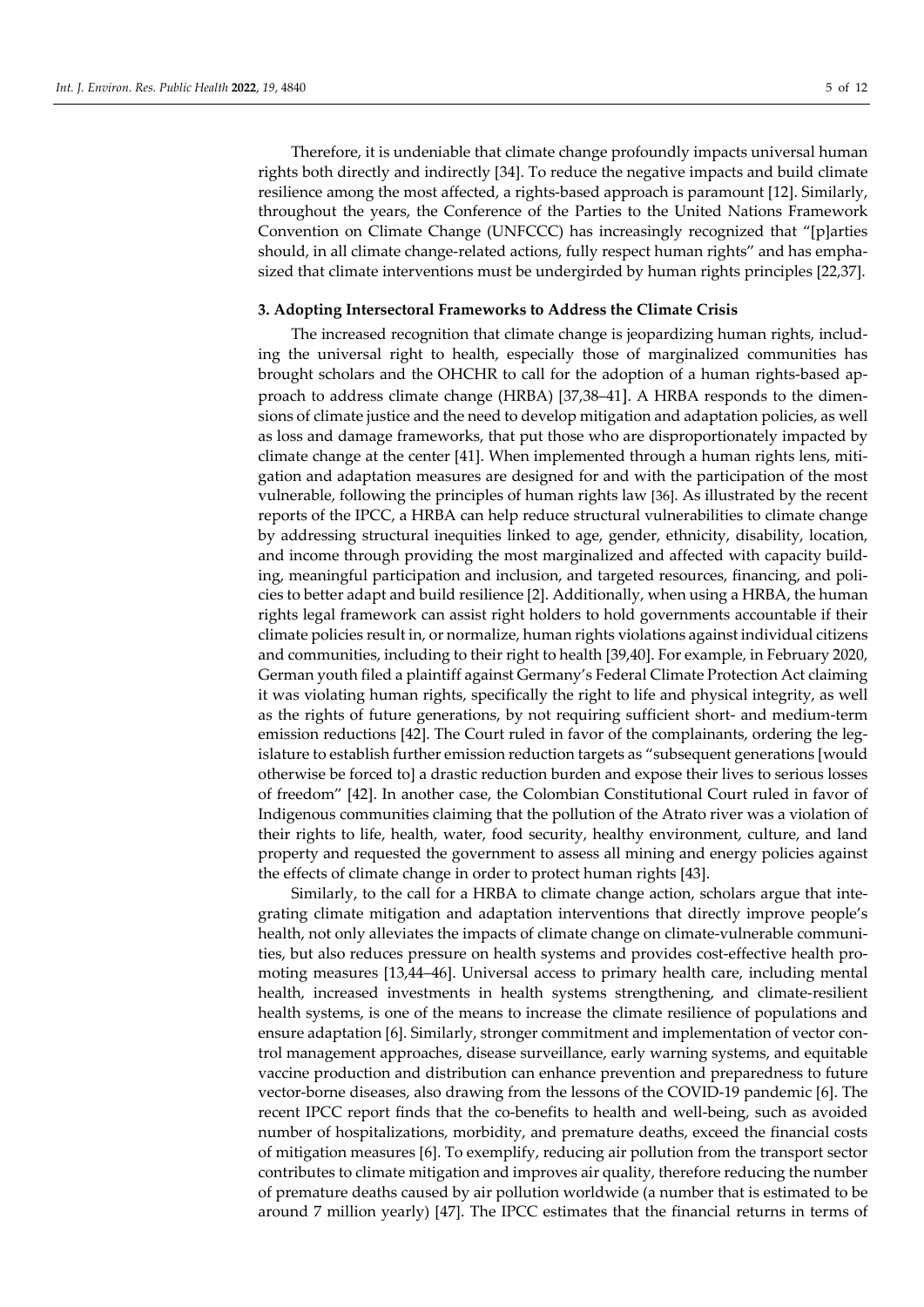health benefits of improved air quality are greater than the costs of reaching the Paris Agreement goals [6]. This also connects with justice and equity, as in many parts of the world, poor and marginalized communities are more affected by air pollution [48]. The health community is therefore increasingly pushing for governments to account for these health benefits of climate action, as this can lead to more incentives for just, ambitious, and cost-effective climate action [14,20,44,46,49].

Yet, despite the increased evidence of the health consequences of climate change, as well as the threats to human rights, current adaptation and mitigation measures rarely safeguard communities and promote social justice-oriented solutions that alleviate existing inequities faced by climate-vulnerable populations [22]. The failure of Global North countries to fulfill their duty of compensating vulnerable countries suffering loss and damage for their disproportionate emissions continues to show the reluctance of some governments to adopt a HRBA [50]. During the 26th United Nations Climate Change Conference (COP26) negotiations, many activists have called out countries wanting to erase explicit references to climate-induced health and human rights violations [50]. We join activists claiming that global leaders seem to have forgotten the world's most affected communities, especially young people's needs and future generations' priorities [50]. Children are systematically overlooked in climate policies, with only 42% of NDCs having reference to children or youth [10]. Additionally, according to UNICEF, only three countries refer specifically to children's rights and only five have specific reference to human rights with regards to future generations and intergenerational equity [10]. Nearly 23% do not mention children or youth, nor their well-being, such as education [10]. UNICEF also registers a lack of disaster risk-reduction strategies specifically targeted at children [10]. While literature has attributed disproportionate impacts of climate change to women, gender-responsive measures, including reference to aspects of sexual and reproductive health and rights, and its intersection with human rights are not extensively reflected in countries' NDCs [8]. Moreover, in NDCs commitments, there is a lack of explicit reference to health co-benefits, and the health impacts of climate change are rarely linked to quantified evidence and policies [45]. For example, climate laws and adaptation plans in Brazil and Colombia lack explicit reference to a HRBA and weakly integrate the right to health, failing to ensure that public healthcare systems are prepared to respond to the health needs of the most affected communities [51].

Policies that include co-benefits have to be designed such that equity and justice are taken into account to ensure that inequities are not exacerbated. As illustrated above, those whose health is at risk are often the same climate-vulnerable communities who are most likely to be subject to human rights violations; we argue that adopting a HRBA and a health lens to climate action can thus lead to more just and cost-effective solutions aiming at addressing the climate resilience of the most impacted and vulnerable groups among and within societies, including children and young people. As illustrated by the IPCC, adopting such an intersectoral approach, which recognizes the systemic discrimination that vulnerable communities face, due to their age, gender, ethnicity, disability, income, and socioeconomic status among others, with a human rights and health lens to tackle the climate crisis, will lead to more ambitious, comprehensive, and cost-effective interventions to increase climate resilience and action [2].

## **4. Young People at the Forefront**

Throughout history, young people have often been at the forefront of social and political movements, mobilizing communities to demand accountability and change, pressuring decision makers to broaden their priorities beyond economic interests, and voicing concerns of those who are systematically overlooked [52]. Given the disproportionate impact that young generations and future ones will be forced to bear, across the globe, young people possess a voice with significant moral authority and have been called "new ambassadors for scientific consensus and climate mitigation" [53]. They are demonstrating their understanding that public health, human rights, and climate change are not only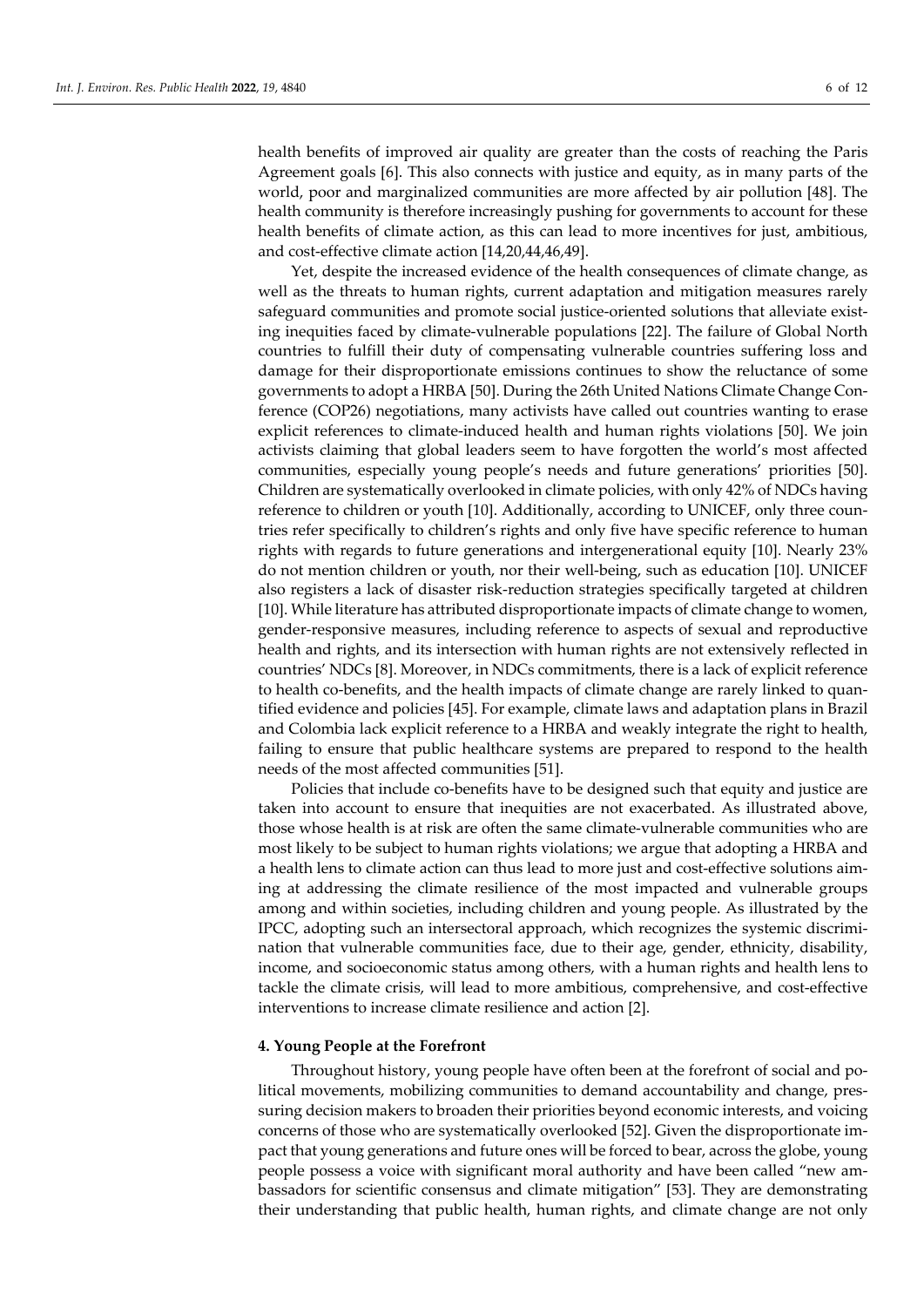interlinked, but inextricably tied to dimensions of age, gender, race, sexual orientation, and income, among others. Today's cohort of children and young people is the largest the world has ever known, accounting for nearly 24% of the global population [54]. As they will inherit the world, youth voices and priorities must therefore be reflected, despite many not yet having the right to vote.

The Global Youth Statement, presented by the UNFCCC Children and Youth constituency (YOUNGO) at COP26, calls governments to adopt a holistic and multifaceted approach to climate action that "respect[s], protect[s], fulfil[s], and promote[s] all human rights … address[es] the disproportionate effects of the climate crisis borne by under-privileged or marginalized communities" and acknowledges and responds to "the dual crisis of a global health and climate emergency" [55]. In particular, young people have mobilized globally, calling for a shift from short-term climate solutions, drawing attention to a radical reimagining of how institutions should better care for the health and rights of marginalized communities [56]. This has led to youth developing campaigns calling for US universities to divest from fossil fuels that aggravate respiratory conditions, to attempting to unload coal from machineries in Indonesia, fighting against fossil fuels' health and environmental consequences [56]. In particular, marginalized youth have been active agents on the frontlines, drawing attention to the ways in which fossil fuel extraction, deforestation, and coal mining, harm individual and community health, and disrupt harmonious relationships between people and nature [56].

In addition to their advocacy efforts, young people have also been applying a human rights and public health lens in their climate litigation efforts against national governments. South African youth have brought forth litigation to uphold their Constitutional rights to live in an environment that is not harmful to their health and one that protects future generations from pollution and ecological degradation, in light of heatwaves, droughts, poor sanitation, and water access, which have prevented adolescents to access and attend school [57]. In 2019, 16 children filed a claim against the governments of Argentina, Brazil, France, Germany, and Turkey for failing to rapidly reduce their greenhouse gas emissions, and therefore violating children's rights to life, health, and the prioritization of the child's best interest under the United Nations Convention on the Rights of the Child [58]. In Colombia, the Supreme Court of Justice ruled in favor of 25 children and youth who argued that the deforestation of the Amazon rainforest is threatening their right to a healthy environment, life, and risking future generations [59]. With this historic ruling, the government was ordered to create an "intergenerational pact for the life of the Colombian Amazon" with the engagement of the plaintiffs, and municipalities were ordered to develop action plans to reduce deforestation [59]. Six Portuguese youth have also filed a lawsuit against 33 European countries with the European Court of Human Rights (ECHR) [60]. With this first climate lawsuit filed with the ECHR, youth applicants contended that climate change is threatening their right to life, private and family lives, and right not to be discriminated against, among others. The lawsuit stressed the severe impact climate change is having on their physical and mental health, requiring European governments to implement more ambitious emission reductions and dramatically reduce fossil fuel exports [60]. Youth-led lawsuits and the mobilization of grassroots climate activism have used arguments for the security of good health and rights to a healthy and sustainable life as the entry point for their action. These cases demonstrate how youth have vouched for the integration of public health and human rights interventions to climate change through legal and policy channels, to create policy pathways that are justice oriented and centered most around communities on the margins.

From the organization of protests to the mainstreaming of public awareness around the climate crisis through social media, engaging in community action, and filing lawsuits, young people have solidified themselves as pioneers in applying a human rights approach to climate change while highlighting the health and social impacts of climate change [61]. These examples demonstrate some of the ways in which young people are attempting change within their own communities, to ensure their rights are upheld, and inspiring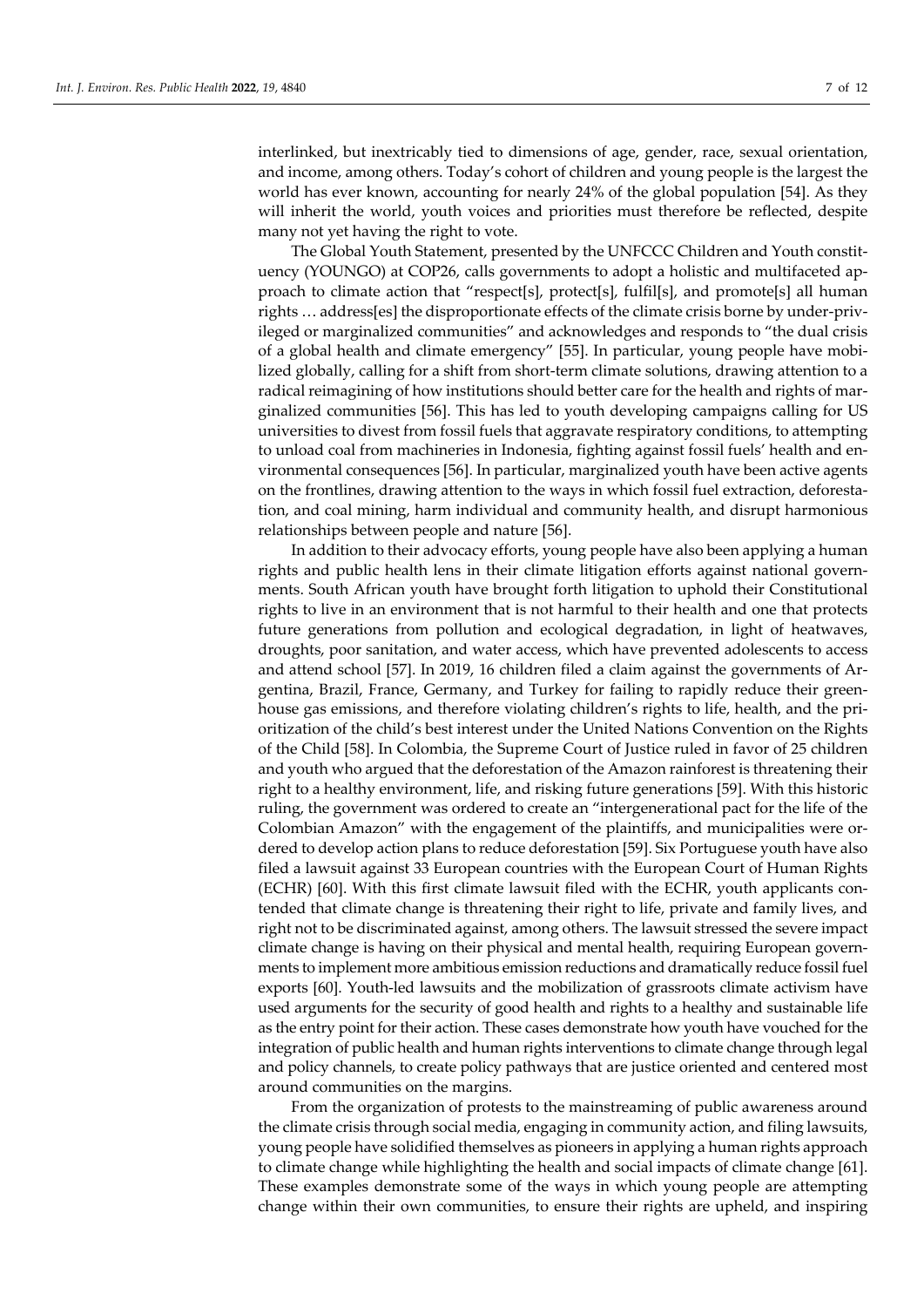novel approaches to climate policies. This can lay the foundations to further pursue intersectional approaches to addressing the climate crisis.

## **5. A Way Forward**

While there is growing scholarly attention to the link between climate change, human rights, and public health, as well as the potential application of a public health-based and a human rights-based approach to existing climate pledges and policies, governments still fail to fully recognize and implement these potential co-benefits.

Youth have underscored that an intersectional public health and human rights approach to climate change can lead to more effective, just, and cost-efficient climate action. As youth climate advocates, and researchers with direct experience and work in the climate space, we are well positioned to call upon governments to take and apply a holistic lens that integrates health and human rights perspectives in climate solutions. We offer three recommendations and strategies on how to move forward with climate solutions through holistic approaches, and provide new insights on how to pursue a resilient, equitable, and socially just future.

## *5.1. Look to and Support the Work of Young People*

Acknowledging the intersectional perspective and actions brought forward by youth can help scholars and practitioners understand how climate solutions must fundamentally address the intersection of health, human rights, race, class, gender, geography, and power in determining which groups need to be prioritized. With the urgency to mitigate climate change impacts, young people have recognized the need for imminent action, and have mobilized through community action, legal pursuits, and confrontation with State and corporate emitters. Youth-led climate interventions that have held heavy emitters accountable through legal avenues of recourse and advocacy, provide useful insights for health, climate, and human rights scholars and practitioners to adopt similar approaches to reconcile human rights violations and public health threats incurred by the climate crisis. In particular, the intersection of human rights and health discussed in the sections above reveals how the impacts of climate change can be attenuated by focusing on justice and building the resilience of the most vulnerable, including children and young people. Supporting young people through funding, capacity building, collaborative research projects, employment, and opportunities to meaningfully engage in decision making can foster the pursuit of holistic and integrated approaches to climate action.

## *5.2. Adopt Intersectoral and Inclusive Approaches to Research, Policy Design and Implementation, and Monitoring and Evaluation*

Addressing climate change beyond an environmental issue to incorporate human rights and public health intersectional approaches requires governments, civil society, and the private sector to work synergistically with practitioners and scholars in the public health and human rights sectors, as well as marginalized communities in research projects, policy design and implementation, and monitoring and evaluation (M&E) [62]. Including the voices of young people, who will be most impacted in the long term, is paramount. Adaptation and mitigation measures should be designed and implemented with the participation of affected communities to develop integrated and comprehensive responses to challenges [63]. An intersectoral and inclusive governance framework, which aims to encompass the diversity of interests, perspectives, and impacts of climate change at the national, regional, and/or municipal levels, is vital for encouraging ownership, capacity, and consensus around policies, as well as for successful implementation, which can be achieved when every impact of climate change is taken into account [64]. As demonstrated in the case studies of young people mobilizing for climate action through litigation and grassroots mobilization, youth are already driving intersectoral accountability on governments' inaction on multiple dimensions. Including youth and their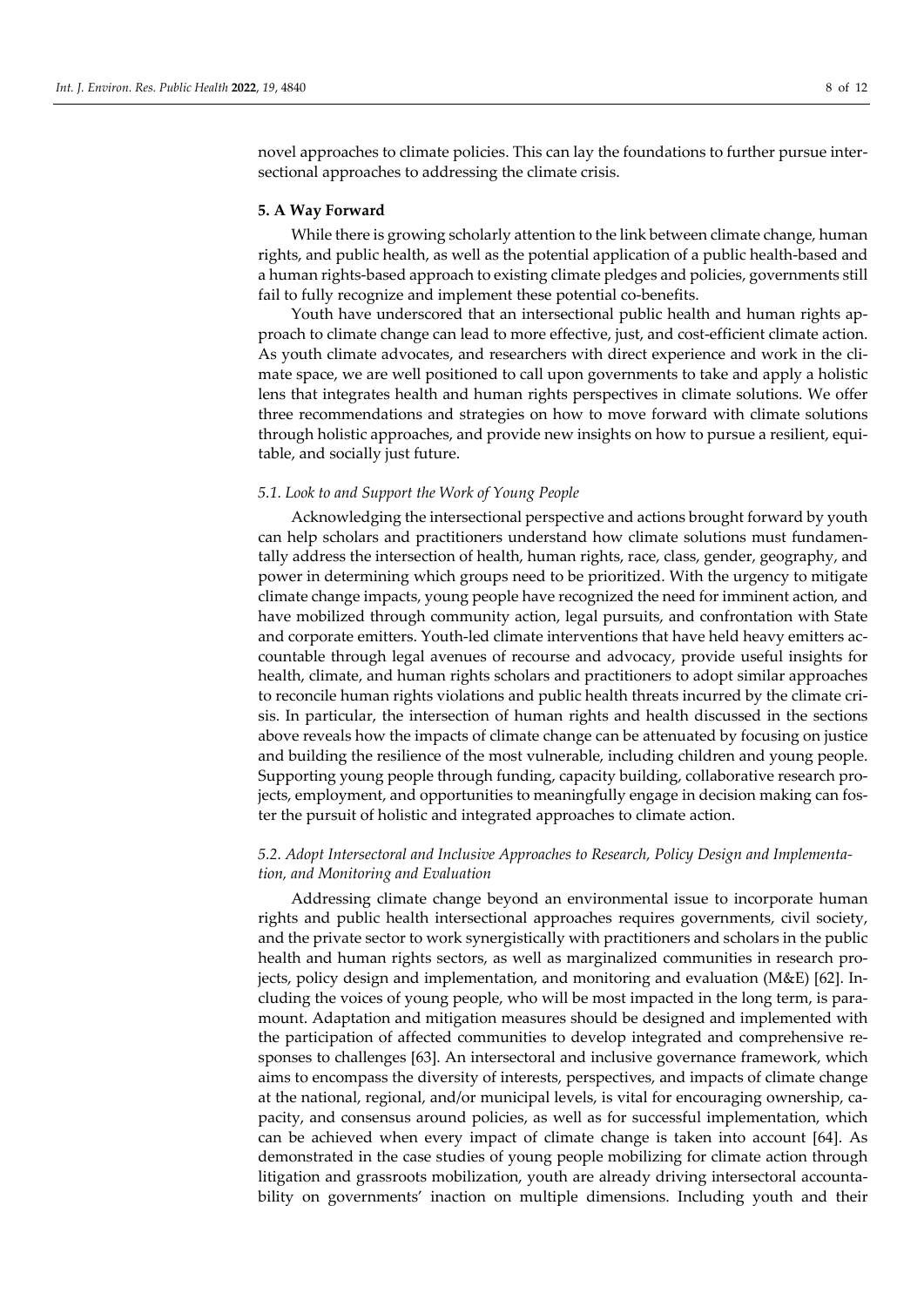knowledge can spur greater evidence-based policymaking, M&E, and more cost-effective measures in addressing the social consequences of the climate crisis [65]. This approach also helps to avoid violating protected rights even more so now that participatory rights are part of both human rights law and environmental law as well many national laws [41].

# *5.3. Ensure Integrated Data Collection to Inform Evidence-Based Policies That Take Advantage of Co-Benefits*

As illustrated in Sections 2 and 3, more data is needed to better encapsulate and capture the interconnected health and human rights facets of the climate crisis in order to design integrated human rights and public health-based approaches to climate policy and implementation. Data collection should include and account for disparities and marginalizing factors that lead to vulnerability, such as age, gender, race, class, income, disability, and geography, in order to assure that policies are not blind or even harmful to these groups but on the contrary promote equity and justice [66]. Having such cross-cutting data at the national level will also guide nation states to include these co-benefits in their NDCs and to develop climate adaptation policies, which take into account the multisectoral impacts of the climate crisis [67]. For instance, such national-level analyses would enable national policymakers to understand what is needed to ensure their healthcare system is prepared and resilient to future climate-induced public health crises, what training is needed for health professionals, and what type of civil society awareness campaigns are required [67]. Frameworks such as the Health in All Policies approach, where the health considerations of communities and people are collaboratively integrated into policymaking across sectors, can ensure that co-benefits in other policy areas, including environmental health and human rights, are realized [68]. Such approaches can be undertaken at all levels and multisectoral synergies can be optimized and inequities avoided. In these processes, engaging youth in data collection can ensure their lived experiences are reflected. Finally, through such integrated data collection, public health, human rights, and climate researchers and practitioners can better inform their advocacy efforts and have more impact as agents for climate action.

#### **6. Conclusions**

Today, we stand at a critical juncture, with less than a decade left to revert the current scientific trajectory [4]. Recognizing that the least climate-resilient population groups and most affected communities across the globe are already facing catastrophic environmental, health, social, political, and economic losses due to climate change, there is no more time to delay action. Understanding the potential and track record of youth in addressing cross-cutting issues of human rights and health equity within climate discourse and legal action, we need to develop and support youth-led public health and human rights approaches to climate action to address the multidimensional threats of the climate crisis. Based on the work undertaken by young people across the world, this paper has brought forward three recommendations for scholars and practitioners to adopt a more holistic understanding of, and responses to, the climate crisis in order to build a sustainable, equitable, and resilient future. Undertaking such recommendations will help protect people's health, reduce future health costs and safeguard human rights, ensure that policies take advantage of multisectoral co-benefits, reinforce proactive youth and civil society leadership, recognize the voices and needs of the most affected people and communities, and increase awareness on the multidimensional impacts of climate change among the public to push for greater government accountability and effective action.

**Author Contributions:** Conceptualization, G.G., M.S., S.B., R.S.I., Y.T. and S.A.; literature review, G.G., M.S., R.S.I. and É.-D.O.; data curation, M.S., G.G., R.S.I., É.-D.O., Y.T., S.G. and E.U.; writing original draft preparation, M.S., G.G., S.B., A.G., R.S.I. and Y.T.; writing—review and editing, G.G., M.S., Y.T., E.U., É.-D.O., S.G., R.S.I., D.A., S.B., A.G. and S.A.; project administration, G.G. All authors have read and agreed to the published version of the manuscript.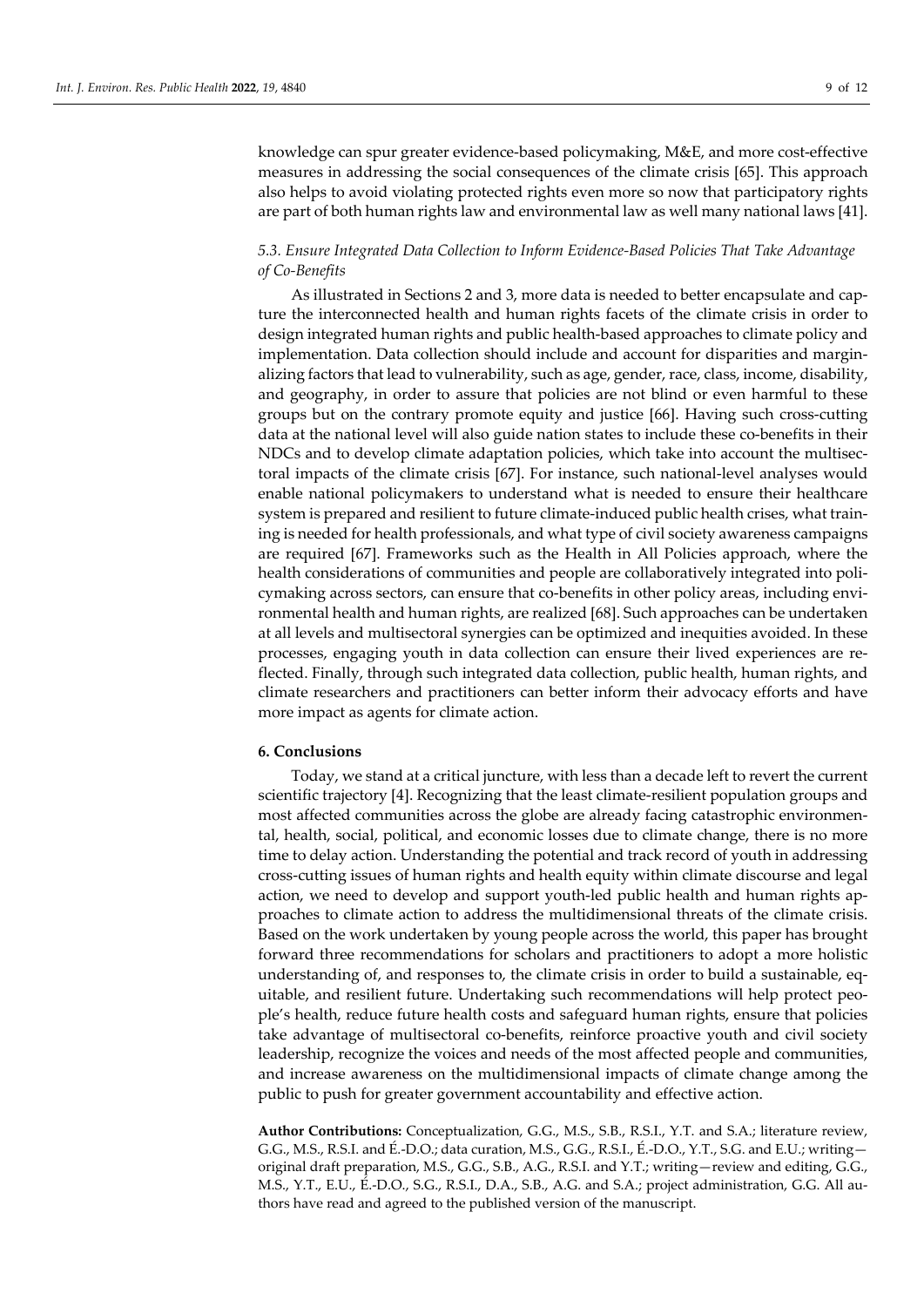**Funding:** This research received no external funding.

**Acknowledgments**: This article was published as part of the work of YOUNGO, the UNFCCC Children and Youth Constituency. The commentary represents the views of the authors only and not of all YOUNGO. The authors are grateful to Heeta Lakhani, former Global South Focal Point of YOUNGO, for her guidance and support throughout the process. The authors would like to thank all other YOUNGO members who have helped in this project at some stage.

**Conflicts of Interest:** The authors declare no conflict of interest. This commentary represents the personal views of the authors only and not of all YOUNGO nor of other organizations they are affiliated to.

## **References**

- 1. Intergovernmental Panel on Climate Change (IPCC). *Climate Change 2021: The Physical Science Basis. Contribution of Working Group I to the Sixth Assessment Report of the Intergovernmental Panel on Climate Change*; Cambridge University Press: Cambridge, UK, 2021.
- 2. Intergovernmental Panel on Climate Change (IPCC). Climate Change 2022: Impacts, Adaptation and Vulnerability. Contribution of Working Group II to the Sixth Assessment Report of the Intergovernmental Panel on Climate Change. Summary for Policymakers. Available online: https://report.ipcc.ch/ar6wg2/pdf/IPCC\_AR6\_WGII\_SummaryForPolicymakers.pdf (accessed on 17 March 2022).
- 3. United Nations. *Secretary-General Calls Latest IPCC Climate Report 'Code Red for Humanity', Stressing 'Irrefutable' Evidence of Human Influence*; United Nations Press Release: New York, NY, USA, 2021. Available online: https://www.un.org/press/en/2021/sgsm20847.doc.htm (accessed on 8 January 2022).
- 4. United Nations Environment Programme (UNEP). *Emissions Gap Report 2021: The Heat Is On—A World of Climate Promises Not Yet Delivered*; UNEP: Nairobi, Kenya, 2021.
- 5. Climate Action Tracker. Warming Projections Global Update. November 2021. Available online: https://climateactiontracker.org/documents/997/CAT\_2021-11-09\_Briefing\_Global-Update\_Glasgow2030CredibilityGap.pdf (accessed on 15 December 2021).
- 6. Intergovernmental Panel on Climate Change (IPCC). Chapter 7: Health, Well-Being and the Changing Structure of Communities. In *Climate Change 2022: Impacts, Adaptation and Vulnerability. Contribution of Working Group II to the Sixth Assessment Report of the Intergovernmental Panel on Climate Change*. Available online: https://report.ipcc.ch/ar6wg2/pdf/IPCC\_AR6\_WGII\_FinalDraft\_Chapter07.pdf (accessed on 17 March 2022).
- 7. Sorensen, C.; Saunik, S.; Sehgal, M.; Tewary, A.; Govindan, M.; Lemery, J.; Balbus, J. Climate change and women's health: Impacts and opportunities in India. *GeoHealth* **2018**, *2*, 283–297.
- 8. United Nations Population Fund (UNFPA). *Sexual and Reproductive Health and Rights in National Climate Policy: A Review of 50 Nationally Determined Contribution Documents*; UNFPA: Johannesburg, South Africa, 2021.
- 9. Rylander, C.; Odland, J.O.; Sandanger, T.M. Climate change and the potential effects on maternal and pregnancy outcomes: An assessment of the most vulnerable–the mother, fetus, and newborn child. *Glob. Health Action* **2013**, *6*, 1–9.
- 10. United Nations Children's Fund (UNICEF). *The Climate Crisis is a Child Rights Crisis: Introducing the Children's Climate Risk Index*; UNICEF: New York, NY, USA, 2021.
- 11. Thiery, W.; Lange, S.; Rogelj, J.; Schleussner, C.-F.; Gudmundsson, L.; Seneviratne, S.I.; Andrijevic, M.; Frieler, K.; Emanuel, K.; Geiger, T.; et al. Intergenerational inequities in exposure to climate extremes. *Science* **2021**, *374*, 158–160.
- 12. Office of the United Nations High Commissioner for Human Rights (OHCHR). *Frequently Asked Questions on Human Rights and Climate Change*; Fact Sheet No. 38; OHCHR: New York, NY, USA; Geneva, Switzerland, 2021.
- 13. Crenshaw, K. Demarginalizing the Intersection of Race and Sex: A Black Feminist Critique of Antidiscrimination Doctrine, Feminist Theory and Antiracist Policies. *Univ. Chicago Legal Forum* **1989**, *1*, 139–167.
- 14. World Health Organization (WHO). *COP26 Special Report on Climate Change and Health: The Health Argument for Climate Action*; WHO: Geneva, Switzerland, 2021.
- 15. Romanello, M.; McGushin, A.; Di Napoli, C.; Drummond, P.; Hughes, N.; Jamart, L.; Kennard, H.; Lampard, P.; Rodriguez, B.S.; Arnell, N.; et al. The 2021 report of the Lancet Countdown on health and climate change: Code red for a healthy future. *Lancet* **2021**, *398*, 1619–1662.
- 16. Watts, N.; Amann, M.; Arnell, N.; Ayeb-Karlsson, S.; Beagley, J.; Belesova, K.; Boykoff, M.; Byass, P.; Cai, W.; Campbell-Lendrum, D.; et al. The 2020 report of The Lancet Countdown on health and climate change: Responding to converging crises. *Lancet* **2020**, *397*, 129–170.
- 17. United Nations Human Rights Council. *Resolution 41/21 Adopted by the Human Rights Council on 12 July 2019*; HRC Doc. A/HRC/RES/41/21; United Nations Human Rights Council: Geneva, Switzerland, 2019.
- 18. United Nations Environment Programme (UNEP). *Climate Change and Human Rights*; UNEP: Nairobi, Kenya, 2015.
- 19. Ebi, K.L.; Boyer, C.; Ogden, N.; Paz, S.; Berry, P.; Campbell-Lendrum, D.; Hess, J.J.; Woodward, A. Burning embers: Synthesis of the health risks of climate change. *Environ. Res. Lett.* **2021**, *16*, 044042.
- 20. Salas, R.N.; Miller, J.; Neira, M. Health at COP26: Just the beginning. *BMJ* **2021**, *375*, 2960.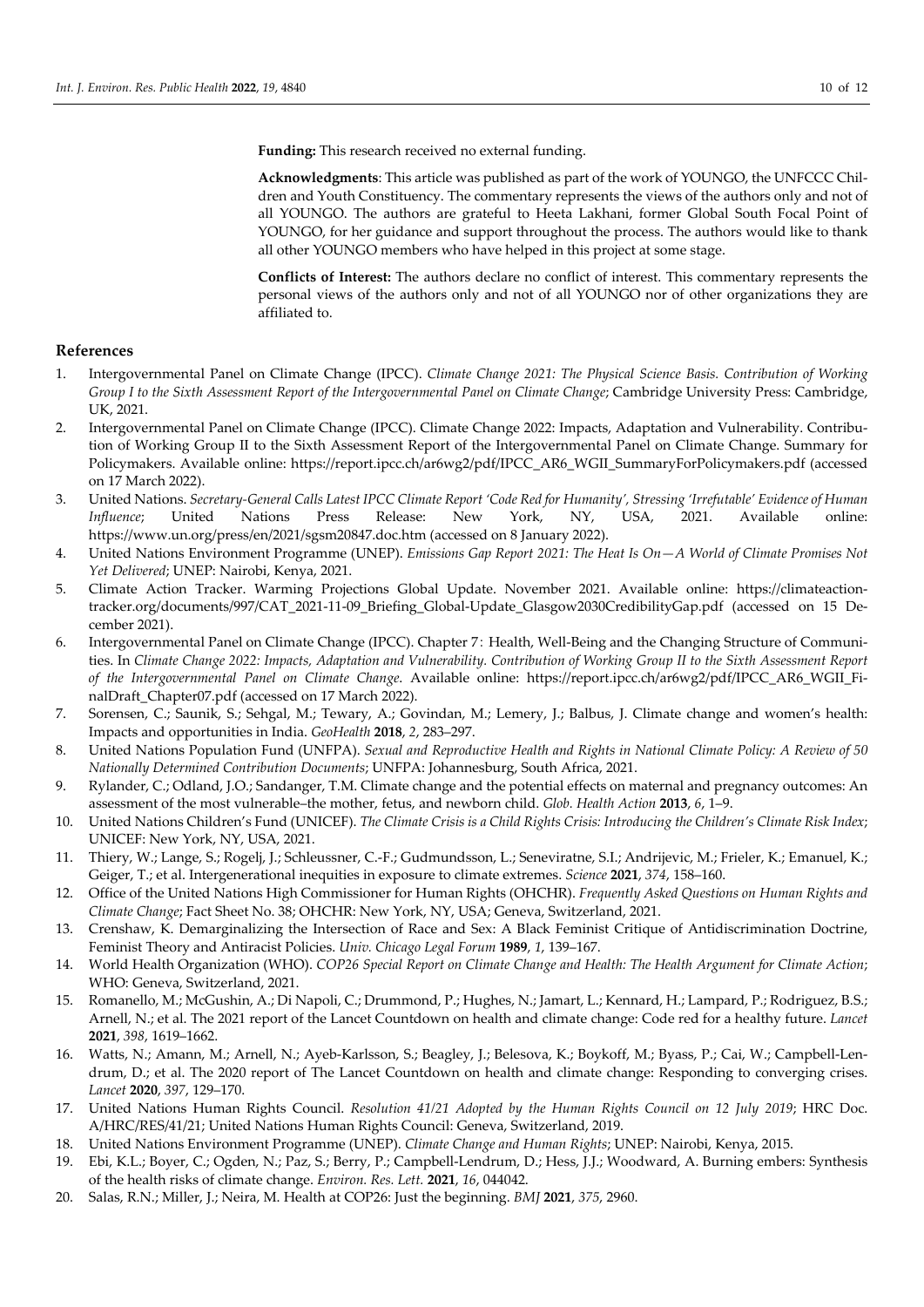- 21. Jones, R. Climate change and Indigenous Health Promotion. *Glob. Health Promot.* **2019**, *26*, 73–81.
- 22. Levy, B.S.; Patz, J.A. Climate Change, Human Rights, and Social Justice. *Ann. Glob. Health* **2015**, *81*, 310–322.
- 23. Singh, A.B.; Mathur, C. Climate Change and Pollen Allergy in India and South Asia. *Immunol. Allergy Clin. N. Am.* **2021**, *41*, 33– 52.
- 24. World Health Organization (WHO). Asthma: Key Facts. Available online: https://www.who.int/news-room/fact-sheets/detail/asthma (accessed on 15 March 2022).
- 25. Clayton, S.; Manning, C.M.; Krygsman, K.; Speiser, M. *Mental Health and Our Changing Climate: Impacts, Implications, and Guidance*; American Psychological Association: Washington, DC, USA; ecoAmerica: Washington, DC, USA, 2017.
- 26. Lawrence, E.; Thompson, R.; Fontana, G.; Jennings, N. *The Impact of Climate Change on Mental Health and Emotional Wellbeing: Current Evidence and Implications for Policy and Practice*; Grantham Institute Imperial College London: London, UK, 2021; Volume 36, pp. 1–36.
- 27. Stanley, S.; Hogg, T.L.; Leviston, Z.; Walker, I. From Anger to Action: Differential Impacts of Eco-anxiety, Eco-depression, and Eco-anger on Climate Action and Wellbeing. *J. Clim. Chang. Health* **2021**, *1*, 1–12.
- 28. Majeed, H.; Lee, J. The impact of climate change on youth depression and mental health. *Lancet Planet. Health* **2017**, *1*, E94–E95.
- 29. Rao, M.; Powell, R.A. The Climate Crisis and the Rise of Eco-Anxiety. *BMJ Opin.* 2021. Available online: https://blogs.bmj.com/bmj/2021/10/06/the-climate-crisis-and-the-rise-of-eco-anxiety/#content (accessed on 16 November 2021).
- 30. Intergovernmental Panel on Climate Change (IPCC). *Climate Change and Land: An IPCC Special Report on Climate Change, Desertification, Land Degradation, Sustainable Land Management, Food Security, and Greenhouse Gas Fluxes in Terrestrial Ecosystems*; Cambridge University Press: Cambridge, UK, 2019.
- 31. *The Universal Declaration of Human Rights*; United Nations General Assembly: Paris, France, 1948.
- 32. *International Covenant on Civil and Political Rights*; United Nations General Assembly: New York, NY, USA, 1966.
- 33. *Convention on the Rights of the Child*; United Nations General Assembly: New York, NY, USA, 1990.
- 34. Office of the United Nations High Commissioner for Human Rights (OHCHR). *Understanding Human Rights and Climate Change: Submission of the OHCHR to the Twenty-First Session of the Conference of the Parties to the United Nations Framework Convention on Climate Change*; OHCHR: Geneva, Switzerland, 2015.
- 35. Savaresi, A.; McVey, M.C. Human Rights Abuses by Fossil Fuel Companies. Available online: https://350.org/climate-defenders/ (accessed on 16 March 2022).
- 36. United Nations Children's Fund (UNICEF). *It Is Getting Hot: Call for Education Systems to Respond to the Climate Crisis*; UNICEF East Asia and Pacific Regional Office: Thailand, Bangkok, 2019.
- 37. United Nations Framework Convention on Climate Change. *Report of the Conference of the Parties on Its Sixteenth Session, Held in Cancun from 29 November to 10 December 2010: Decisions Adopted by the Conference of the Parties*; Doc. FCCC/CP/2010/7/Add.1; UNFCCC: Bonn, Germany, 2010.
- 38. Hall, M.J. Advancing climate justice and the right to health through procedural rights. *Health Hum. Rights J.* **2014**, *1*, 8–16.
- 39. Bodansky, D. Introduction: Climate Change and Human Rights: Unpacking the Issues. *Ga. J. Int. Comp. Law* **2010**, *38*, 511–524.
- 40. Schapper, A.; Lederer, M. Human rights and climate change: Mapping institutional inter-linkages. *Camb. Rev. Int. Aff.* **2014**, *27*, 666–679.
- 41. Atapattu, S. *Human Rights Approaches to Climate Change: Challenges and Opportunities*, 1st ed.; Routledge: Abingdon, UK, 2016.
- 42. Neubauer et al. v. Germany. Submitted to the German Federal Constitutional Court. Available online: http://climatecasechart.com/climate-change-litigation/non-us-case/neubauer-et-al-v-germany/ (accessed on 15 March 2022).
- 43. Atrato River Decision T-622/16 of November 10, 2016. Submitted to the Colombian Constitutional Court. Available online: http://climatecasechart.com/climate-change-litigation/non-us-case/atrato-river-decision-t-622-16-of-november-10-2016/ (accessed on 15 March 2022).
- 44. Healthy Climate Prescription Letter. 2021. Available online: https://healthyclimateletter.net/ (accessed on 16 December 2021).
- 45. World Health Organization (WHO). *Health in National Determined Contributions (NDCs): A WHO Review*; WHO: Geneva, Switzerland, 2020.
- 46. Gao, J.; Kovats, S.; Vardoulakis, S.; Wilkinson, P.; Woodward, A.; Li, J.; Gu, S.; Liu, X.; Wu, H.; Wang, J.; et al. Public health cobenefits of greenhouse gas emissions reduction: A systematic review. *Sci. Total Environ.* **2018**, *627*, 388–402.
- 47. World Health Organization (WHO). New WHO Global Air Quality Guidelines Aim to Save Millions of Lives from Air Pollution. September 2021. Available online: https://www.who.int/news/item/22-09-2021-new-who-global-air-quality-guidelines-aim-tosave-millions-of-lives-from-air-pollution (accessed on 7 January 2022).
- 48. Hajat, A.; Hsia, C.; O'Neill, M.S. Socioeconomic Disparities and Air Pollution Exposure: A Global Review. *Curr. Environ. Health Rep.* **2015**, *2*, 440–450.
- 49. Sauerborn, R.; Kjellstrom, T.; Nilsson, M. Health as a crucial driver for climate policy. *Glob. Health Action* **2009**, *2*, 1–5.
- 50. Amnesty International. *COP26: Leaders' Catastrophic Failure on Climate Shows They Have Forgotten Who They Should Serve and Protect–Humanity at Large*; Amnesty International: London, UK, 2021. Available online: https://www.amnesty.org/en/latest/news/2021/11/cop26-leaders-catastrophic-failure-on-climate-shows-they-have-forgotten-who-they-should-serve-and-protect-humanity-at-large/ (accessed on 28 November 2021).
- 51. Viveros-Uehara, T. Health Care in a Changing Climate: A Review of Climate Change Laws and National Adaptation Plans in Latin America. *Health Hum. Rights J.* **2021**, *23*, 139–151.
- 52. Earl, J.; Maher, T.V.; Elliott, T. Youth, activism and social movements. *Sociol. Compass* **2017**, *11*, 1–14.